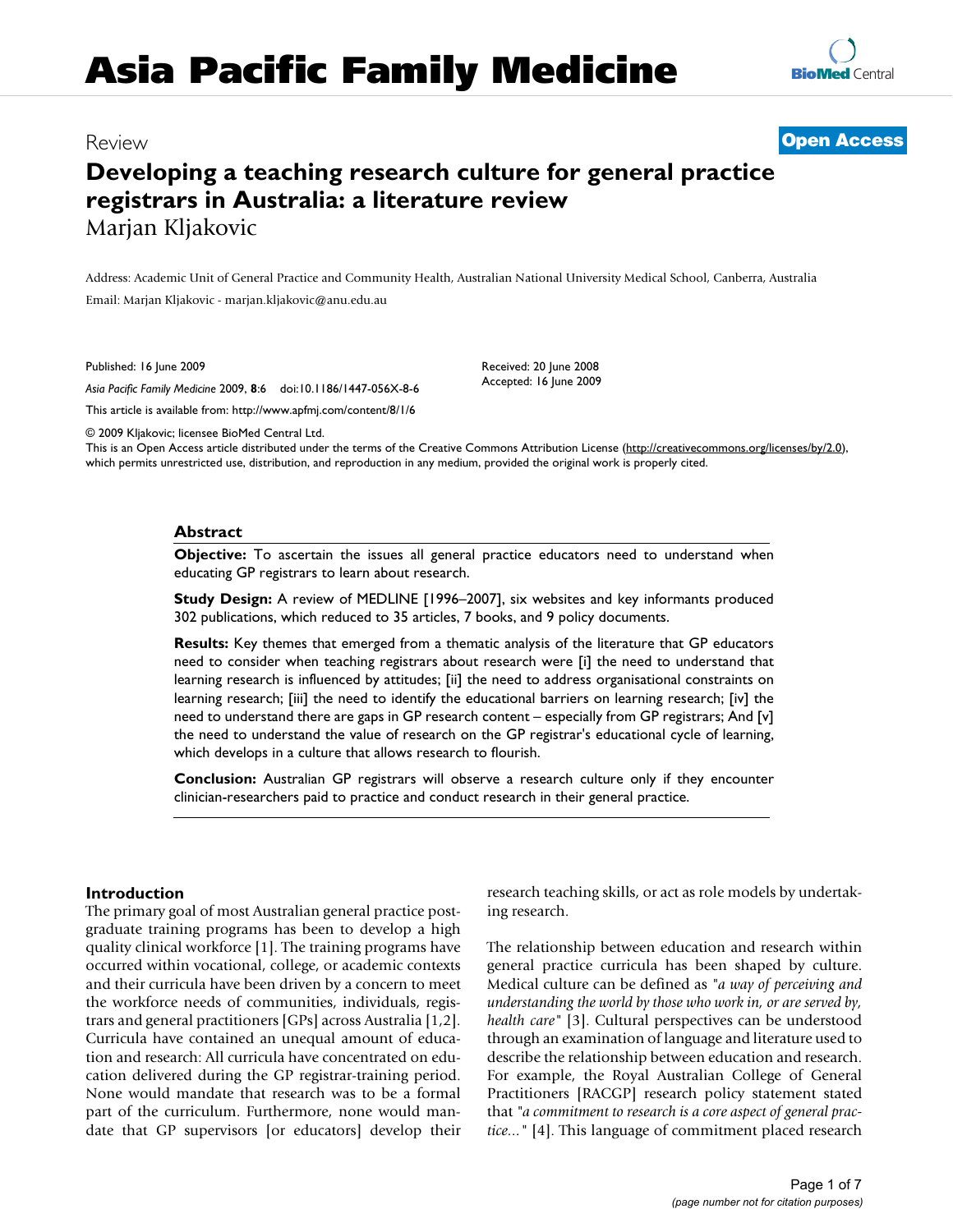at the heart of any modern medical discipline, including general practice. Another example of the language of commitment were the glowing accolades given to the few GP registrars who had chosen to do research as an additional part of their general practice education [1,2,5-10].

It is not known if this cultural perspective is universal across Australian general practice, GP registrars, and their supervisors or educators. The aim of this review is to ascertain from the literature what it takes for research to become an integral part of a GP training program. The review will describe the issues all GP educators needed to consider when educating GP registrars to learn about research. The review will also report how some GP educators would develop a culture of research in the context of general practice education.

#### **Methods**

The literature review process is shown in Table 1. A search strategy was conducted on MEDLINE 1996–2007 using combinations of key words to find references on the relationship between GP registrars, teaching, and research. The biographies of identified references were also used to expand the search. Furthermore, specific websites relevant to GP education and research in Australasia were searched. Informants were approached for suggestions including four academic GPs and Medical Educators from GP training programs in Australia and two from New Zealand.

Two reviewers [MK, LW] independently assessed the titles and abstracts. Articles were included if they addressed the relationship between teaching and research for any type of GP educators [including GP supervisors], and registrars.

Any disparity about which article to include was discussed and resolved by consensus. The concordance rate between reviewers was 0.95. A grounded theory framework informed the review [11] and the themes that emerged were extracted by one reviewer [MK].

#### **Results**

The initial search of MEDLINE produced 302 publications, which reduced to 35 references on the teaching of research to GP registrars. Additional file 1 shows 15 references were from Australia [12-26], 12 from the USA [27- 38], two from Canada [39,40] and The Netherlands  $[41, 42]$ , and one each from Israel  $[43]$ , Taiwan  $[44]$ , the United Kingdom [45], and Slovenia [46]. There were 15 surveys conducted [13,16,19,20,23,29-31,33,35-37,40,43,44]. One was a comparative survey [40], two were in-depth qualitative surveys [20,31] and two were surveys published in letter format [29,44]. There were three case studies [17,19,22], 13 editorials or commentaries [18,21,24,27,28,32,34,38,41,42,45-47], and five literature reviews published [12,14,15,26,39]. There were no experimental studies. The search of websites produced seven books [48-54] and nine policy documents [2,4- 10,55] that were relevant for teaching or general practice research. None of the informants provided new references.

#### *Data synthesis*

The themes that emerged on reviewing the 35 references, seven books, and nine policy documents are listed in Table 2 and will be explained below. There was considerable variation in the language found in the literature used to describe GPs, registrars, and educators. The list of definitions used in this review is listed in Table 3.

**Table 1: Actions taken in reviewing the literature exploring the relationship between GP registrars, GP educators, teaching and research using MEDLINE, websites, and key informants**

| Literature review actions<br>Initial search of MEDLINE 1996-2007* |                                                          | <b>Number of references</b> |  |
|-------------------------------------------------------------------|----------------------------------------------------------|-----------------------------|--|
|                                                                   |                                                          | 302                         |  |
|                                                                   | Two reviewers culled 302 titles and abstracts            | 34                          |  |
|                                                                   | Two reviewers culled 34 printed references for relevance | 20                          |  |
| Review of the reference lists from the 20 relevant references     |                                                          | 35                          |  |
| Review of six websites:                                           |                                                          |                             |  |
| <b>PHCRED</b>                                                     | http://www.phcris.org.au/phcred/                         |                             |  |
| AGPN                                                              | http://www.agpn.com.au/site/index.cfm                    | 7 books                     |  |
| AGPT                                                              | http://www.agpt.com.au/                                  | 9 policy documents          |  |
| <b>RACGP</b>                                                      | http://www.racgp.org.au/                                 |                             |  |
| <b>RNZCGP</b>                                                     | http://www.rnzcgp.org.nz/                                |                             |  |
| <b>AMAZON</b>                                                     | http://www.amazon.com/                                   |                             |  |
| Discussion with key informants                                    |                                                          | 0                           |  |
|                                                                   | Emerging themes were extracted by one reviewer           | 51                          |  |

\* Key words for the search strategy included *general practice* OR *family practice; general practice* OR *research; teaching* OR *education*. The term *supervisor* did not add any new references and therefore was excluded.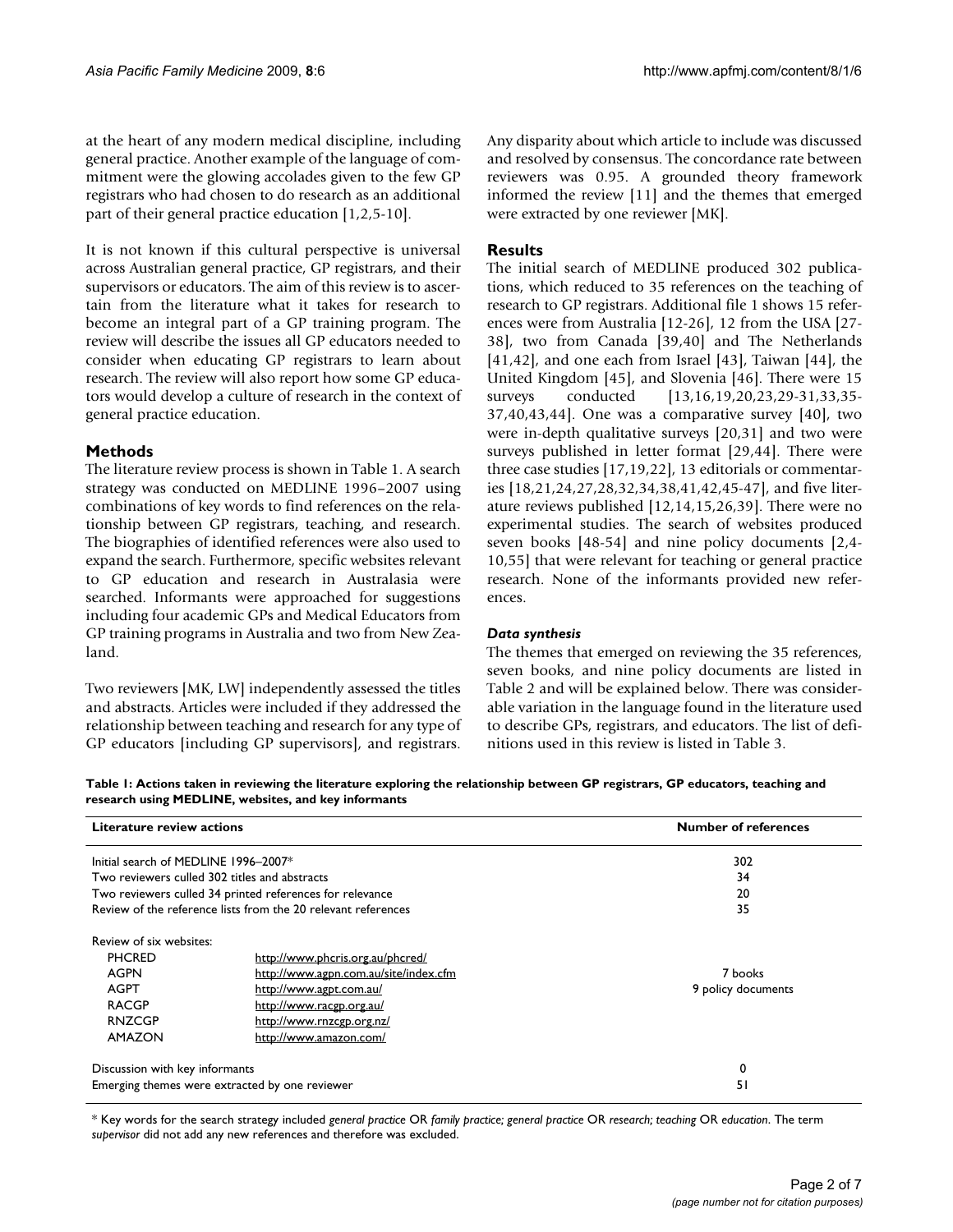#### **Table 2: Themes that emerged from the literature review**

**A thematic analysis of 51 references found five emerging themes that GP educators needed to consider when teaching GP registrars about research:**

- 1. Attitudinal influences on learning research
- 2. Organisational constraints on learning research
- 3. Educational barriers on learning research
- 4. Gaps in the research publications by GP registrars
- 5. The value of research for GP registrars

There were six medical educators, six GPs, and seven GP registrars who published the 18 surveys and cases publications. The main emphasis of non-practice based GP educators was on resources and educational influences for teaching research to GP registrars. In contrast, GP educators and their registrars emphasised their attitudes to research, or lack of time to carry out research within clinical practice.

In the early 1990s, the literature was largely dominated by the views of medical educators and GPs about the process of teaching research. It was only later that GP registrars had their views published. The first publication by an identified GP registrar occurred in 2004 [17] and thereafter much of the GP registrar literature was published in the form of case studies. There was only one article describing the research environment for a GP registrar in an Australian general practice.

#### *Five Emerging themes*

*1. Attitudinal influences on learning research* When asked, GP educators, supervisors, and registrars stated *positive feelings* to learning research [16,29-31,3336]: Research was felt to be enjoyable to do and would advance the discipline of general practice. GP educators emphasised that academic staff should actively support research by placing it high on their program's list of priorities [16,30,31]. They should be visibly supportive of research [29] as this would set an example to encourage GP registrars to undertake research.

GPs appreciated the opportunity to participate in reputable research activities relevant to general practice and having access to information resources [16,33]. Medical Educators from the USA emphasised large research intense University Departments were important to attract more research funds and provide specific time for research for both academic staff and family medicine residents [30,31,35,36].

Negative feelings were also stated. In the Netherlands GPs struggled to find research questions that were different from hospital practice [42]. Few GP registrars endorsed the statement "doing research will make me a better clinician" and few believed that "practicing family physicians should do research" [29].

A core value in general practice is a belief that the doctorpatient relationship is important, as are the outcomes that arise from consultations [49]. As we have seen, GPs had negative feelings about teaching research. This was *feeling the difficulty* in generating good research questions and *feeling the difficulty* in being able to use complex research methods to answer questions. These powerful feelings prevent the GP from *initiating any research activity*, let alone teaching research to the GP registrar.

| GP                     | A General Practitioner who is a registered medical practitioner who is qualified and competent for general practice.<br>Synonymous with Family Practitioner in the literature from North America.                                                                                                                                                    |  |
|------------------------|------------------------------------------------------------------------------------------------------------------------------------------------------------------------------------------------------------------------------------------------------------------------------------------------------------------------------------------------------|--|
| GP Registrar           | A GP who is undertaking training, education, and experience in general practice. Synonymous with a GP Trainee, or<br>resident in literature from North America.                                                                                                                                                                                      |  |
| <b>GP</b> Educator     | A GP employed to design and participate in a General Practice Training Program [GPTP] and takes on the role of a<br>clinical educator. Synonymous with a Program Director who is usually a GP Educator who manages and directs a GPTP.                                                                                                               |  |
| <b>GP</b> Supervisor   | A GP with responsibility for registrar training in the clinical setting. Often takes on a mentorship role. Synonymous<br>with a GP Trainer.                                                                                                                                                                                                          |  |
| <b>GPTP</b>            | General Practice Training Program. Synonymous with General Practice Vocational Training Program. An organisation<br>providing general practice vocational training. In a number of countries, such organisations are accredited for this<br>purpose by GP Colleges. Synonymous with Residency Training Program in the literature from North America. |  |
| Academic Staff         | A person who is employed by a university to teach and do research. Synonymous with Faculty Staff.                                                                                                                                                                                                                                                    |  |
| An Academic Department | A department within a University that teaches medical students enrolled for a primary medical degree. Such<br>departments are often involved with medical student general practice placement. In north America many Residency<br>Training Programs are located within Academic Departments.                                                          |  |
| Student                | A medical student enrolled with a University to gain a primary medical degree                                                                                                                                                                                                                                                                        |  |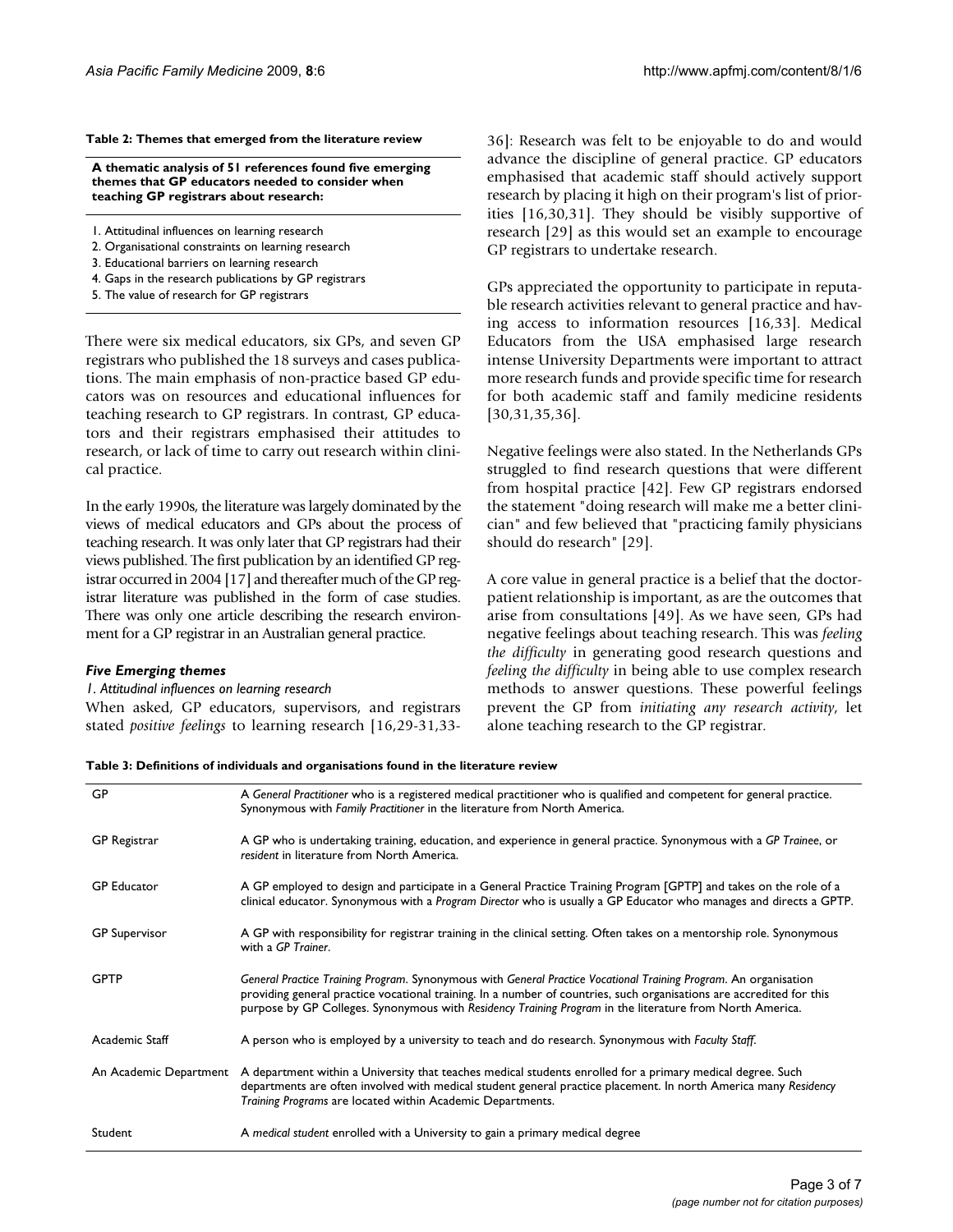#### *2. Organisational constraints on learning research*

Four organisational constraints on learning research were identified

#### *a] A lack of finances*

The fee-for-service funding environment of Australian general practice did not provide payments to offset the costs of doing research. Furthermore, organising research grant funding was difficult [16,25]. Another barrier occurred if the GP registrar needed funding to pay for a research project [29]. Some Australia Training Programs employed academic GP registrars to take part in research and many countries award scholarships [RACGP does], but only a handful had been taken up.

#### *b] A lack of time*

GP educators, supervisors, and registrars commented on the problem of finding time to do research within routine clinical general practice [29,30].

#### *c] A lack of human resources*

Research needed a critical mass of people from Academic departments and GP registrar programs [35]. A minority of residency programs in the USA made research compulsory and few programs linked annual resident promotion to progress on a research project [36]. A combination of an attitude that "research isn't necessary" plus the organisational issues of: [i] a lack of faculty staff and, [ii] a lack of time dedicated for research, has been identified as sufficient to inhibit family practice residents from undertaking research.

#### *d] A lack of career enhancement*

Some Australian GPs sought career enhancement through research. For example they might choose to work in universities as academics, or become GP educators working in GP training programs, but most were sceptical whether career enhancement would eventuate [25]. GP registrars could collect a boutique of specialty degrees, but this would not give added status for career enhancement in general practice. Finally, a research track record would never translate to a career enhancement in general practice – evident by the finding that Australian GPs found it difficult to use research skills in the clinical setting [25].

#### *3. Educational barriers on research learning*

Five educational barriers for teaching of research were identified:

a) GPs struggled to identify research questions that were different from hospital practice and relevant to general practice [42].

b) GPs struggled with research methods. Community derived research questions needed complex research methods to answer them. These methods were usually a combination of qualitative and quantitative techniques rather than the more narrow focus of quantitative methods found in hospital specialist practice [25].

c) Overly ambitious curriculum guidelines produced by various colleges that resembled a PhD curriculum [5,36].

d) Lack of recognition that a single uniform approach to research training did not exist [31].

e) Among those residents who had been in a research training program, few reported that their training prepared them to do research [29].

#### *4. Gaps in research publications by GP registrars*

There had been an increasing volume of published research from Australian general practice over the previous 25 years [15,26]. Table 4 lists the range of topics and suggests a number of gaps. For example, there were no research topics from rural general practice or research on health inequalities and the determinants of health in Australia. Less than half the published research focused on clinical topics [14]. There was less research published from Australian primary care if compared to the production from internal medicine, surgery, or public health [12]. This gap in publications was also found in United Kingdom [56] and The Netherlands [41] general practice.

The editor of The *Lancet* argued that the presence of these gaps indicated that *"Primary care research is a lost cause"* [57]. This line has been vigorously denied by arguing that much of the clinical and preventive care that occurred in general practice must be underpinned by research produced from general practice [45]. Furthermore, the long list of common diagnoses and their management found in general practice could not be informed by hospitalbased research alone [42,45].

It is a truism to state that the more common the condition in general practice, the less it is studied [58]. This truism could be applied to the GP registrar who was commonly found working throughout Australian general practice, but the largest gap in publications was seen from GP registrars. Overall, there was very little literature describing the kind of topics in which GP registrars had done research. Grzydowski described an evaluation of research projects done by 271 Canadian GPs who had been residents involved in research between 1990 and 1999. The GP residents' contribution to research consisted largely of their collecting data for projects. 40% of their projects were cross-sectional studies. Only 7% of projects were published and half the remaining residents would have liked to publish their study. There had been only two Australian case studies describing what research GP registrars did. Chien described how a GP registrar and supervisor within one general practice could do research by using an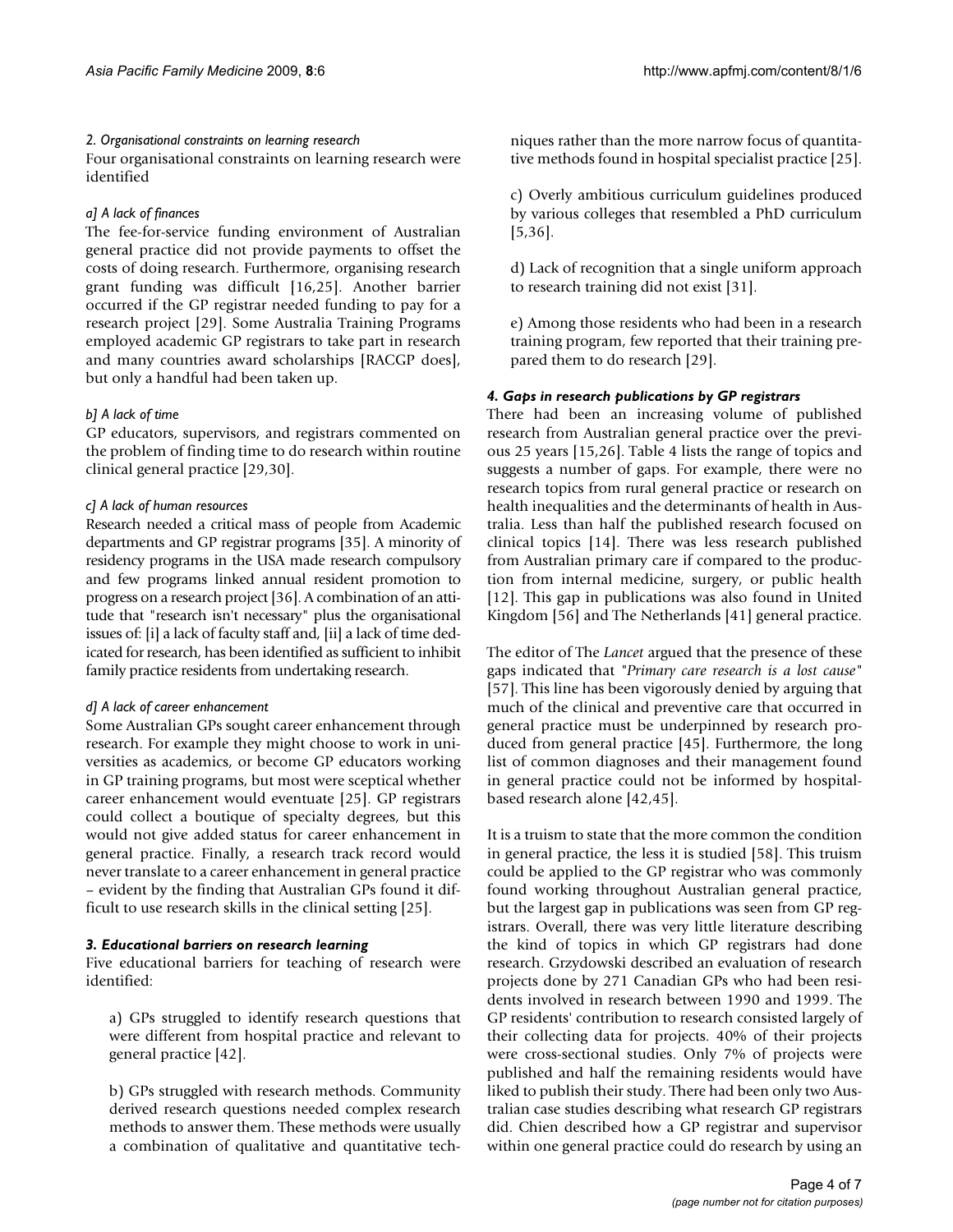**Table 4: Research topics published from Australian General Practice**

| Research Topic                                     | Literature Review*<br>$[1990 - 1999]$<br>$N = 546$ | GPEP projects**<br>$[1990 - 1999]$<br>$N = 501$ |
|----------------------------------------------------|----------------------------------------------------|-------------------------------------------------|
| Studies of GP behaviours, views, & opinions        | 28%                                                |                                                 |
| <b>Education &amp; Training</b>                    | 15%                                                | 13%                                             |
| Studies of education & training                    | 15%                                                |                                                 |
| Encounter & clinical epidemiology studies          | 12%                                                |                                                 |
| GP & patient behaviours                            | 11%                                                |                                                 |
| Health service interface                           | 9%                                                 | 15%                                             |
| Organisation of general practice                   | 6%                                                 | 6%                                              |
| Patient behaviour, views, opinions, compliance     | 6%                                                 |                                                 |
| Methodology                                        | 4%                                                 | 12%                                             |
| Workforce                                          | 3%                                                 |                                                 |
| Evidence based medicine                            | 1%                                                 | 21%                                             |
| Finance                                            | 1%                                                 | 3%                                              |
| Ethical/legal/professional                         | 1%                                                 | 3%                                              |
| Service characteristics                            |                                                    | 24%                                             |
| Quality of care                                    |                                                    | 17%                                             |
| Supply and distribution                            |                                                    | 5%                                              |
| Health Inequalities and the determinants of health | 0%                                                 | 0%                                              |
| Rural Health                                       | 0%                                                 | 0%                                              |

#### $*$ [26]\* $*$ [14]

action technique for research [17]. Gartlan described her experience of being a novice researcher [19]. Montgomery published five case studies of how GP registrars produced research proposals at a research workshop [22].

#### *The value of research for GP registrars*

There were two cultural perspectives found in the review on the value of research for the GP registrar. First, although it was widely recognised that research was part of primary care [41], many people perceived general practice as being a non-academic discipline that should concentrate mainly on the provision of health care [46]. This cultural perspective placed research in the background of what the GP registrar should learn when being taught general practice. For example, few providers of GP registrar training in Australia had included research as a compulsory project within their training [Tasmania was one exception] [1,59]. Research had also played a minor role in Academic Family Practice in the USA [36].

A consequence of the low value placed on research was that the GP registrar became a late author of research in the history of general practice research. The first publication by a GP registrar in this review was in 2004 [17]. The first Australian GP training programs started over two decades before that time.

The second perspective found in the review placed research into the foreground of general practice by arguing the benefits of research. These benefits included an increase in the status of general practice in academia, improved professional standards, and improved standardisation of terminology and diagnostic and therapeutic procedures [41]. GPs could obtain personal benefit from research in that it improved morale, reduced dissatisfaction to working in general practice and improved intellectual stimulation [41]. The benefits could also be extended to the GP registrar. In addition, the GP registrar could gain educational benefits from performing research tasks including asking questions, critical appraisal and creating new knowledge. Such benefits were at the centre of the educational cycle of learning [11].

Svab argued that a culture of research would exist if clinician-researchers were paid to do general practice and conduct research at the same time, and also worked with a critical mass of interdisciplinary researchers [46]. Svab suggested that a cultural change was required to develop "practices of excellence' throughout a country where clinician-researchers worked within supportive organisational frameworks. A profound change in cultural mind-set was required. GPs needed to change from not only being the traditional devoted and caring doctor of individual patients, but also a GP who became research oriented. If a GP registrar were to stumble upon "a practice of excellence", he or she would find a research culture where all individuals within the practice had a *way of perceiving and understanding the world that included research*.

#### *Stories of the GP registrar doing research in general practice*

This review found a few successful stories of learning research in general practice: GPs were more likely to undertake research if they had prior research experience in their undergraduate, medical school, or residency period [33]. Individual GPs told success stories of how they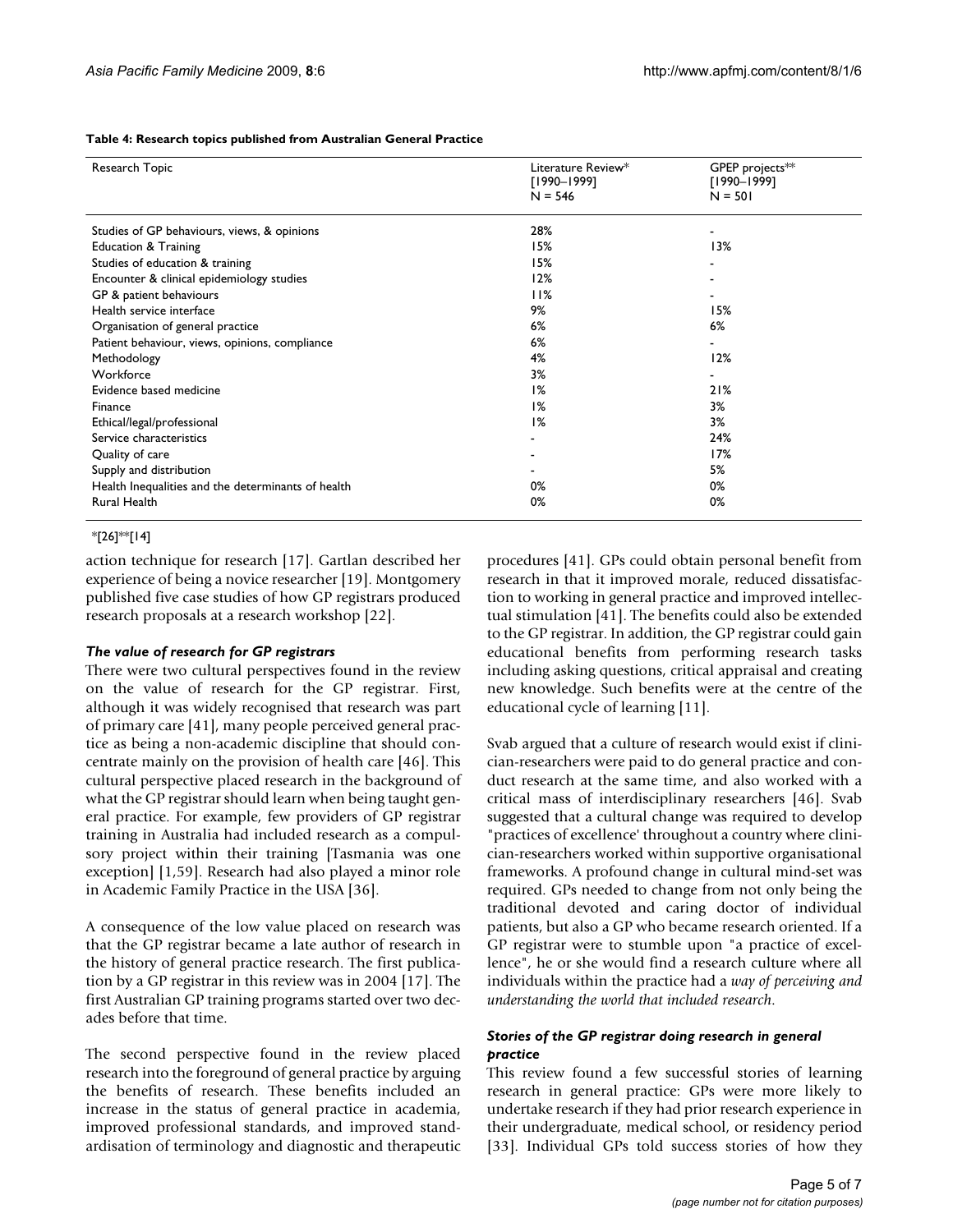started research as a young GP and went on to built a life of research [14]. There is an account of a registrar and a GP supervisor working together in a practice environment where a research culture is clearly evident [19].

Stories about a research culture have as yet to be articulated in general practice. The literature suggests such stories would contain five elements. The first would include the active involvement of research mentors [16,21,32,33,35]. Such mentors would be found through colleges, university departments or research networks. They would be medical educators, supervisors, faculty staff, or GPs, actively involved in research. The second element would include a supportive teaching infrastructure for research [21,29,31,33]. This structure would provide administrative resources, organise dedicated time and funding. The third element would require GP registrars to create and publish small research projects [21,36]. The final element would include a description of people who have an inherent enjoyment of research [33].

#### *Enabling factors increasing research participation by registrars*

The review identified six enabling factors that not only increased research participation by registrars but also changed the negative cultural perspective. First, there should be an increase in the number of GP registrars who undertake research. The more registrars completing a project during training, the more likely it was that they would do research in their career [35]. Second, more GP registrars should observe clinician-researchers doing their work in general practice [34]. Third, many more GP registrars should become research fellows [34]. Fourth, a GP Training Program should be linked to a collaborative research network in order to develop a critical mass of researchers [34,46]. Fifth, a GP Training Program should provide all local GP educators and supervisors access to information resources and opportunities to participate in relevant research activities [16]. Finally, GP educators should start talking about general practice research early in a medical student's career pathway. Medical students should asked questions relevant to general practice when they engage in their learning about general practice [31,42].

#### **Discussion**

The review found that the GP registrar was a late arrival in the history of general practice research. The literature was dominated largely by the views of medical educators and GPs about the process of teaching research.

A thematic analysis of the literature revealed the need for GP educators or supervisors to understand that learning research was influenced by attitudes. They needed to address organisational influences, accept that research influenced the educational cycle of learning, and understand there are gaps in what GP registrars actually did in research. Research among Australian GP registrars will flourish if they find themselves working in a research culture. This will occur only when they encounter clinicianresearchers paid to practice and conduct research in their daily clinical practices.

Achieving a research culture in Australian general practice will require work. A change in the current research culture in Australia requires GP educators and supervisors to develop their our own research agendas, collaborate widely with other GP researchers in the world, and develop an Australian-based criteria for success [46]. One such change would be to place research at the centre of the educational cycle of learning [11]. The GP registrar is better educated when developing the art of asking questions and answering them. The GP registrar learns by gaining new knowledge through this cycle and applying the new knowledge to the care of patients in general practice. An ability to ask questions and answer them is also important for medical science. This art is best developed when doing research.

#### **Competing interests**

The author declares that they have no competing interests.

#### **About the author**

Marjan Kljakovic MB CHB, FRNZCGP, PhD, Professor of General Practice Academic Unit of General Practice & Community Health, Australian National University Medical School, Canberra, ACT

*Correspondence*: marjan.kljakovic@anu.edu.au

### **Additional material**

#### **Additional file 1**

*Summary of Literature on GPs, GP registrars, GP supervisors, teaching, and research between 1996 and 2007. Additional table* Click here for file

[\[http://www.biomedcentral.com/content/supplementary/1447-](http://www.biomedcentral.com/content/supplementary/1447-056X-8-6-S1.doc) 056X-8-6-S1.doc]

#### **Acknowledgements**

CityCoastCountry Training Limited (CCCT) organises GP educators and supervisors to provide GP training, education, and experience to GP registrars. CCCT operates in the Illawarra, Shoalhaven, Southern Highlands, Southern NSW/ACT, Riverina and Murrumbidgee regions of Australia. CCCT commissioned this literature review. Lyn Woyzbun was a research assistant who helped select the relevant articles.

#### **References**

- 1. **Academic registrars** [\[http://www.agpt.com.au/Registrars/Gener](http://www.agpt.com.au/Registrars/GeneralInformation/) [alInformation/\]](http://www.agpt.com.au/Registrars/GeneralInformation/)
- 2. Royal Australian College of General Practitioners: **Standards for General Practice Education and Training.** In *Program and Pro-*